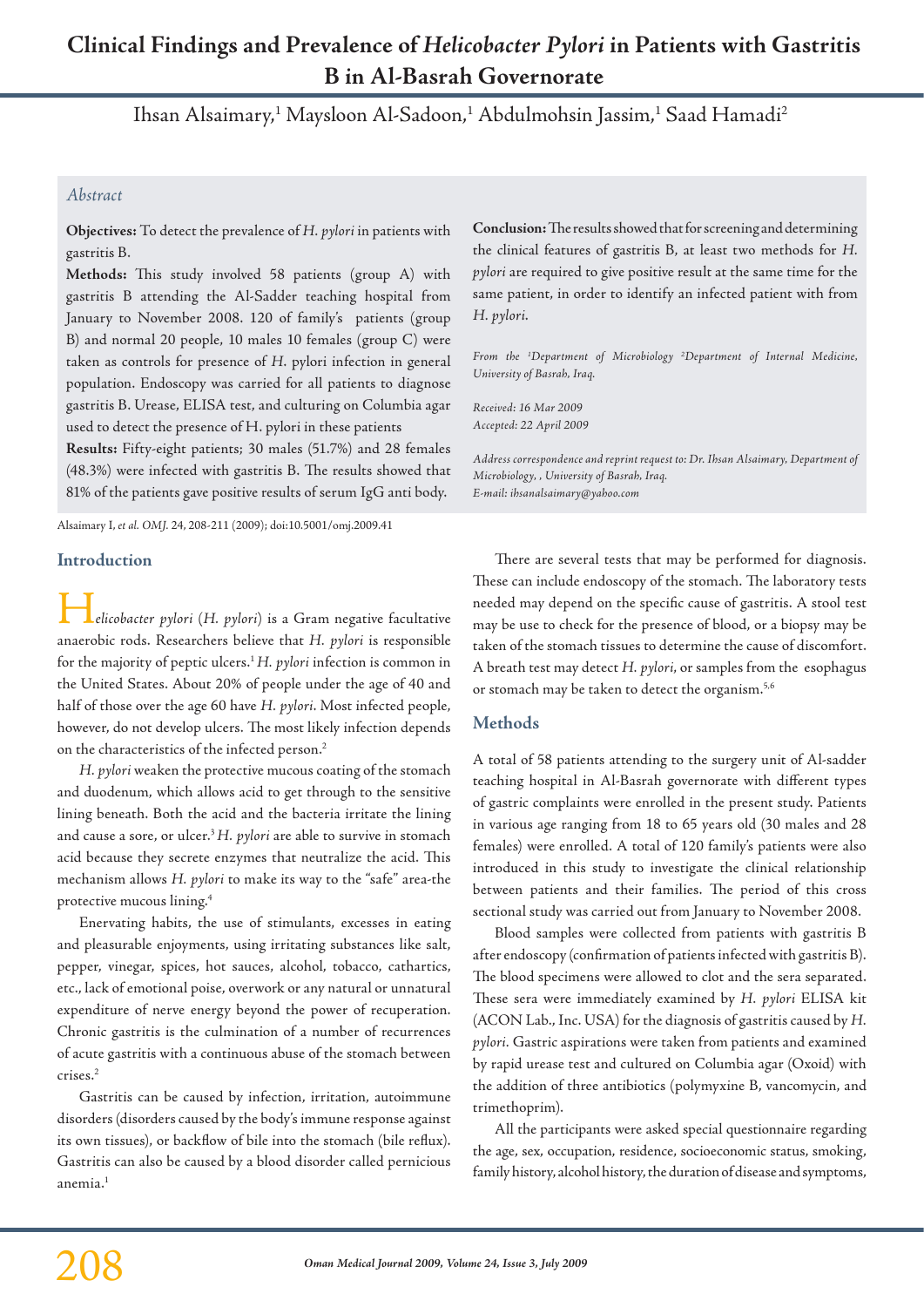the treatment or any antimicrobial therapies have been received during the previous three months, any previous and / or present history of any complains of gastritis and other clinical signs.

SPSS programmer ver. 15 and one way T- test were used to analyze data of the present study. The present study was carried out with approve and agreement of Ethical & Medical Committee in College of Medicine and Al-Sadder Teaching Hospital- Basrah

#### **Results**

From 58 patients with gastritis, 30 were males (51.7 %) and 28 were females (48.3 %). (Table 1)

#### **Table 1:** Patients with Gstritis B

| <b>Sex</b>         | Male   | Female |  |
|--------------------|--------|--------|--|
| No. of patients(%) | No (%) | No (%) |  |
|                    | 30     | 28     |  |
|                    | (51.7) | (48.3) |  |
| Total              | 58     |        |  |

The patients were screened for dyspeptic symptoms associated with gastritis and the results are illustrated in Table 2 which shows that the 51 patients (87.9%) had abdominal pain followed by other symptoms such as: vomiting 46 (79.3 %), heart burn 38 (65. 5%), dysphagea 35 (60.3 %), and abdominal discomfort in relation to meals 32 (55.2 %), the difference was significant (p< 0.05).

#### **Table 2:** Dyspeptic Smptoms Asociated with Gastritis B

| Symptom                                     | No of patient | $\%$ |
|---------------------------------------------|---------------|------|
| Heart burn                                  | $38^*$        | 65.5 |
| Dysphage                                    | 35            | 60.3 |
| Abdominal pain                              | 51            | 87.9 |
| Abdominal discomfort<br>in relation to meal | 32            | 55.2 |
| Vomiting                                    | 46            | 79.3 |
| Total                                       | 58            |      |

\* There are statistical differences between symptoms (p< 0.05).

In case of gastrointestinal bleeding, 15.5 % of patients had heamatochesite and 36.2 % of patients had malena (Table 3).

 40 patients (69 %) were treated with antiulcer drugs and antibiotics, while 11 patients (18.9 %), and 7 patients (12.1 %), treated with antiulcer alone and antibiotics alone respectively. ( p< 0.01 ). (Table 4)

| <b>Type</b>           | No of patients | $\%$ |
|-----------------------|----------------|------|
| Heamatochesite        | 9              | 15.5 |
| Malena                | 21             | 36.2 |
| No GIT bleeding signs | 28             | 48.3 |
| Total                 | 58             |      |

**Table 3:** History of GIT Bleeding in Patients with Gastritis B

**Table 4:** History of Antiulcer and /or Antibiotic Treatment of Patients with Gastritis B

| Type                      | No of patient | $\%$ |
|---------------------------|---------------|------|
| Antiulcer                 | $11$ **       | 18.9 |
| Antibiotics               | 7             | 12.1 |
| Antiulcer with antibiotic | 40            | 69   |
| Total                     | 58            |      |

\*\* : There are highly statistical differences between types of treatment  $(p<0.01)$ 

Surgical history of gastritis are illustrated in Table 5 which shows that 25.9 % of patients had surgical history, while 74.1 % had no surgical history, (p< 0.001).

Table 6 demonstrates the diagnostic tests that used to detect *H. pylori* in gastritis patients, 55.2% of patients gave positive results of culturing on Columbia agar while 67.2 % of patients gave positive results to Urease test, and 81% of patients gave positive results to serum IgG anti- *H. pylori* antibodies. (p< 0.001).

| Table 5: Surgical History of Patients with Gastritis B |  |  |
|--------------------------------------------------------|--|--|
|--------------------------------------------------------|--|--|

| Type        | No of patient | %    |
|-------------|---------------|------|
| Surgical    | $15***$       | 25.9 |
| No surgical | 43            | 74.1 |
| Total       | 58            |      |

\*\*\* There are very highly significant differences between type of surgical history ( $p < 0.001$ ).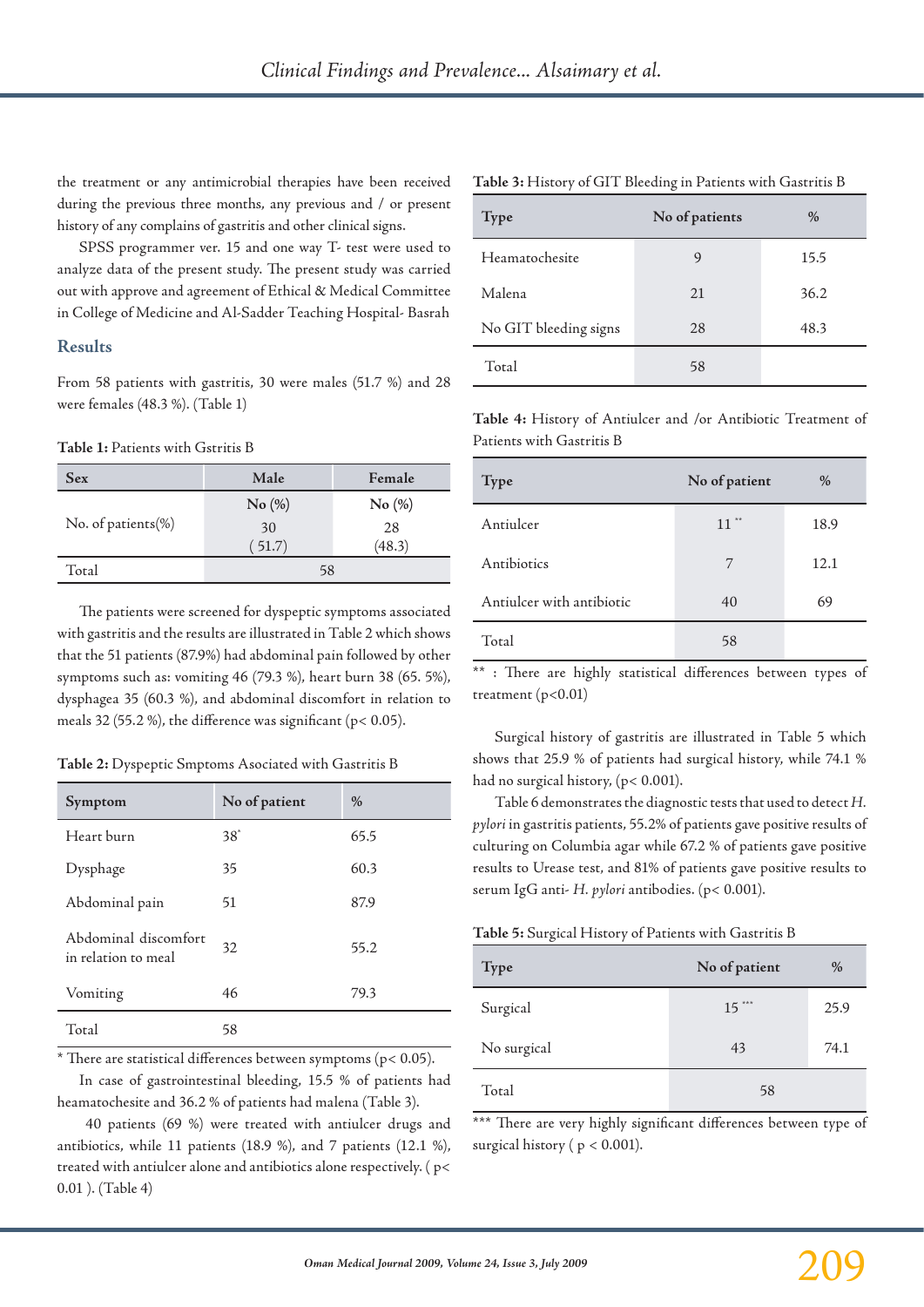| Diagnostic test                     | Result   | No of patient | $\frac{0}{0}$ |
|-------------------------------------|----------|---------------|---------------|
| Urease test                         | Positive | $39**$        | 67.2          |
|                                     | Negative | 19            | 32.8          |
| Total                               |          | 58            | 100 %         |
|                                     | Result   | No of patient | $\frac{0}{0}$ |
| Serum IgG anti- H.pylori antibodies | Positive | 47            | 81            |
|                                     | Negative | 11            | 19            |
| Total                               |          | 58            | 100 %         |
|                                     | Result   | No of patient | $\frac{0}{0}$ |
| Culturing on Columbia agar          | Positive | 32            | 55.2          |
|                                     | Negative | 26            | 44.8          |
| Total                               |          | 58            | 100 %         |

### **Table 6:** Diagnostic Tests to Detect *H. pylori* in Gastritis B Patients

**\*\*** There are highly significant differences between diagnostic test to detect *H.pylori* ( p < 0.01 )

#### **Discussion**

*Helicobacter pylori* is now considered to be the most prevalent infectious disease known to occur in humans; about 50% of the human population is estimated to be infected.7 This bacteria can cause persistent gastritis and is directly linked to the development of peptic ulcer disease as well as gastric adenocarcinoma and mucosa-associated lymphoma of the stomach.8 Individuals living in countries with low socioeconomic conditions had high prevalence rates of *H. pylori* acquired at an early age.9

The current study found that gastritis caused by *H. pylori* was significantly higher in studied age group. This finding was in agreement with many other studies that showed a similar age incidence of *H.pylori*. 10-12 WHO found that the majority of infections occurred in young and middle age groups (25–50 years) more than in other age groups and the factors that predispose the higher colonization rates included poor socioeconomic status and less education in addition to genetic factors.

The explanations for the present study are in agreement with approved results of other studies which were mainly due to socioeconomic status and the sample size of the population studied, type of patients, location of the study as well as the mode of transmission whereby spread infection was acquired from person to person or by oral-oral or feco-oral routes.

This study found that there was no significant difference between both sexes regarding the incidence of gastritis with *H. pylori*, a result which is in agreement with many other studies.<sup>12-14</sup>

Also, this investigation found that the abdominal pain and vomiting had a majority of dyspeptic symptoms in percentages of (87.9% and 79.3%) respectively followed by other symptoms. The malena was the main history of gastrointestinal bleeding in 36.2% of patients and also found in this present study that the main chemotherapy given from specialists was antiulcer with antibiotics to 69% of patients and about (74.1%) of patients had no surgical history of gastritis. The results described above are similar to the approved results from other modern studies.10-12

## **Conclusion**

In this study, the presence of *H. pylori* in gastritis patients was determined by aspiration rapid urease test and serum IgG anti-*H. pylori* antibodies test and culturing on Columbia agar.81% of patients were positive to serum IgG anti-*H. pylori* antibodies test, 67.2 % of patients were positive in rapid urease test and 52.2% of patients were positive on Columbia agar. Patients was considered to be infected with *H. pylori* if they positive in two of these three test.12

The use of multiple diagnostic methods was recommended to accurately diagnose *H. pylori* gastritis. These results agree with the results by Twaij, who found the prevalence of *H. pylori* was (65.7%) in Iraqi patients, in comparison with the results by Alyas, and AL-Dhaher, who found the prevalence of *H.pylori* (81.5 %) and (74.78%) respectively in Iraqi patients.12,13,14,15 Also, the results were approved with the results of Shuker, who found the prevalence of *H. pylori* was (61%) in Iraqi patients.<sup>12</sup> The results from many researchers depend on one or two tests only for the diagnosis of *H. pylori* and any test that would give positive result for *H. pylori* was regarded positive for final diagnosis. But every